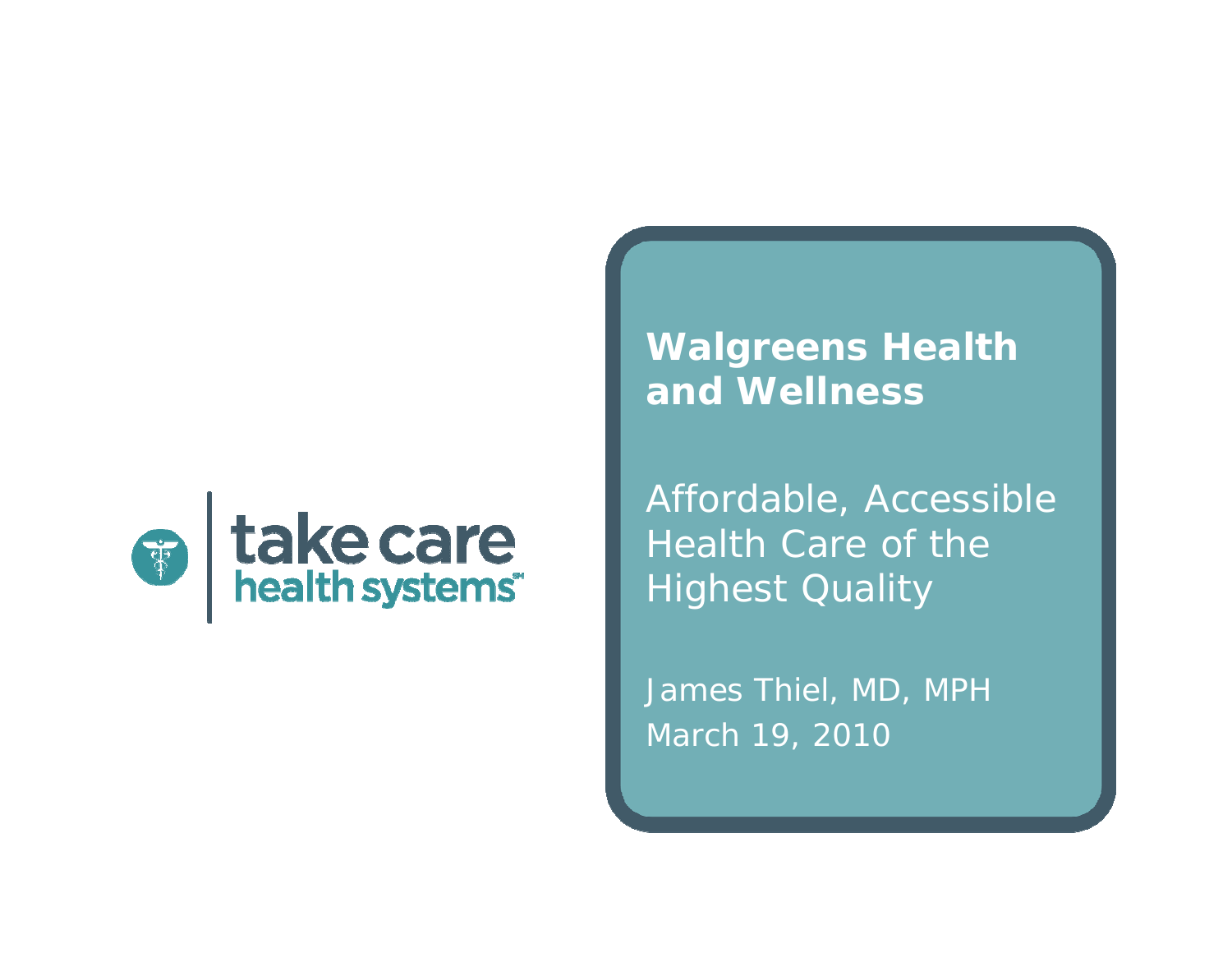- Take Care Health Systems Overview
- Opportunities to decrease healthcare costs while providing accessible care of the highest quality
- Review of technology platforms for medical care quality evaluation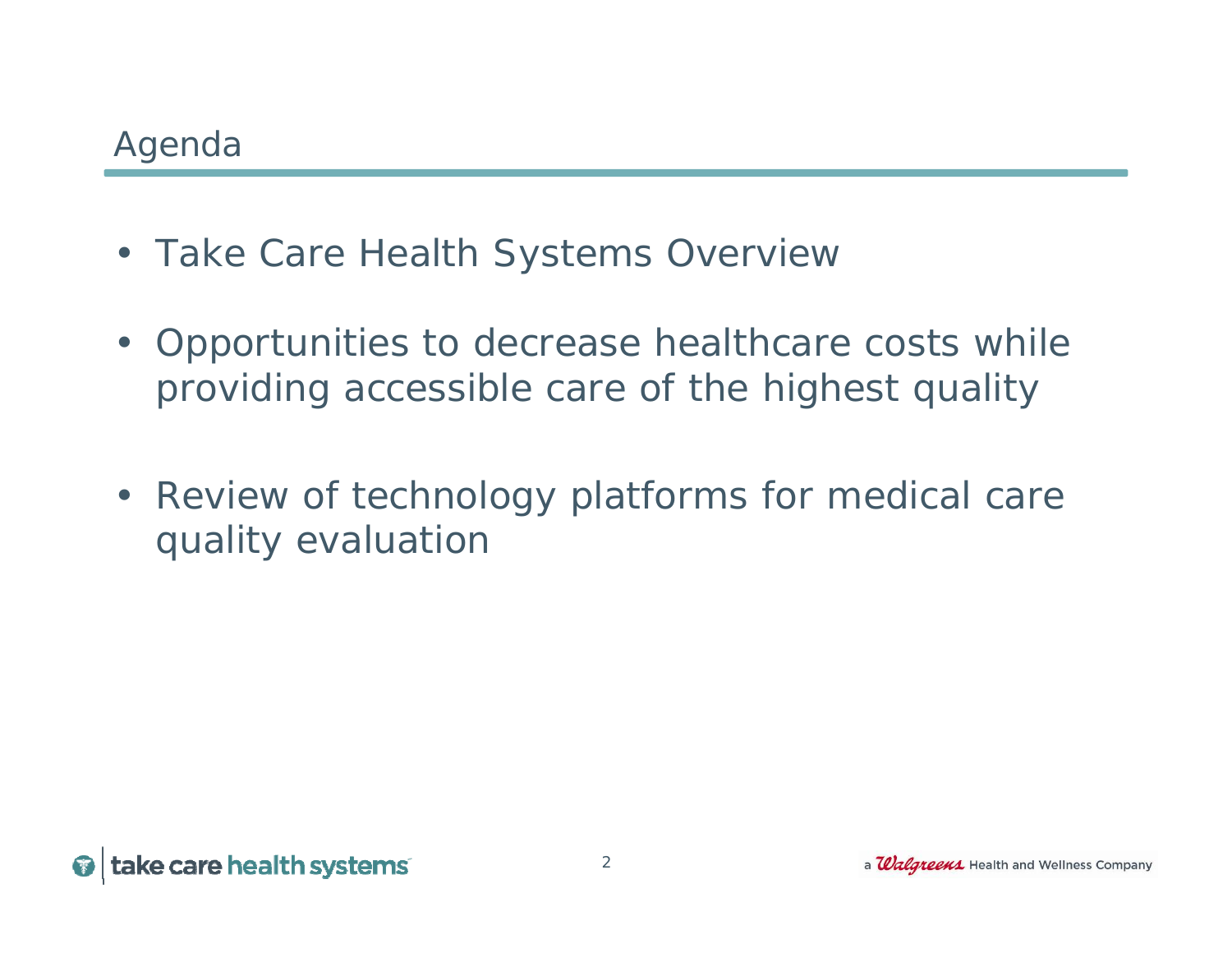

#### take care health systems ©2009 Walgreens Health Initiatives, Inc. All rights reserved.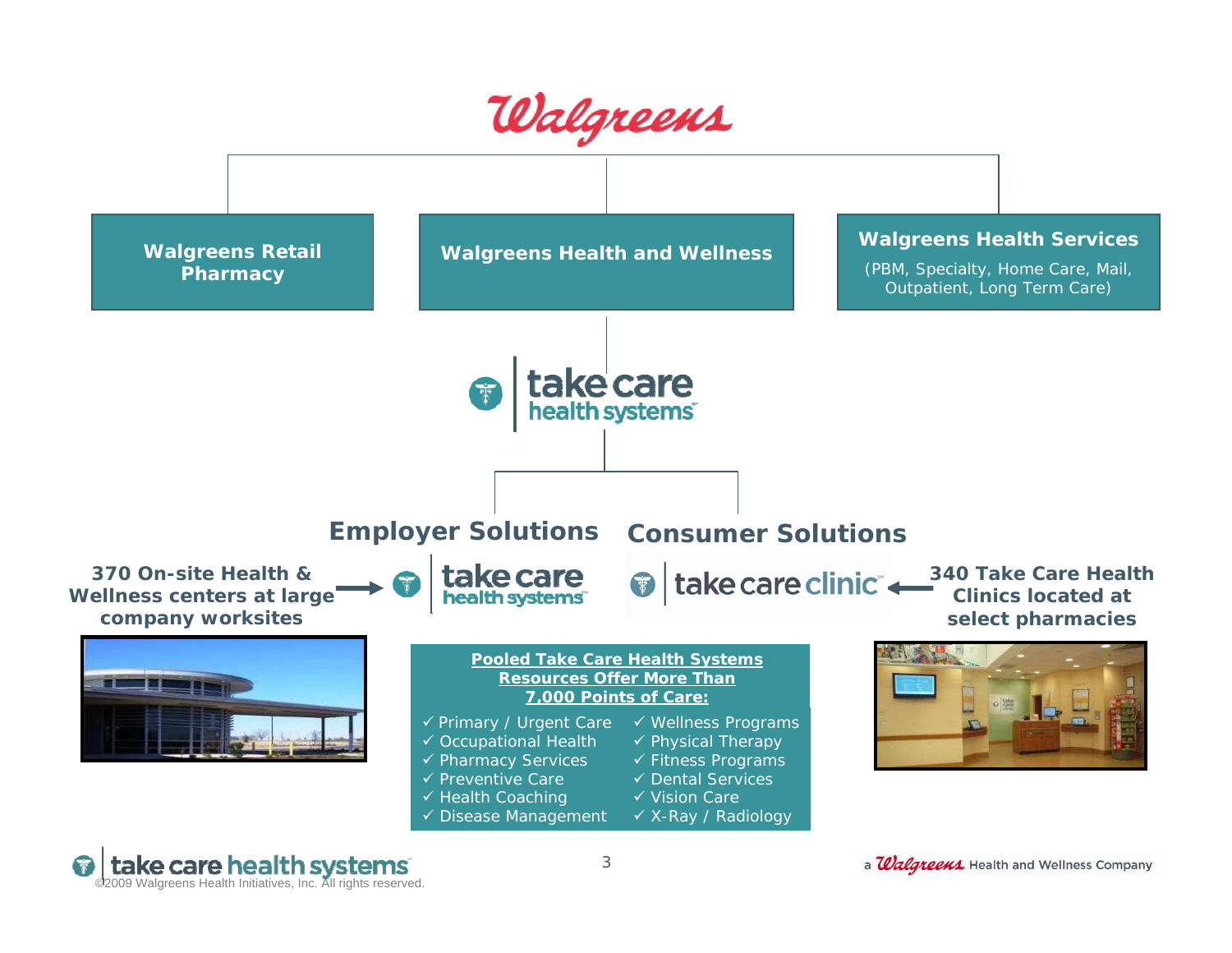### Collectively Serving a Diverse, Blue Chip Customer Base

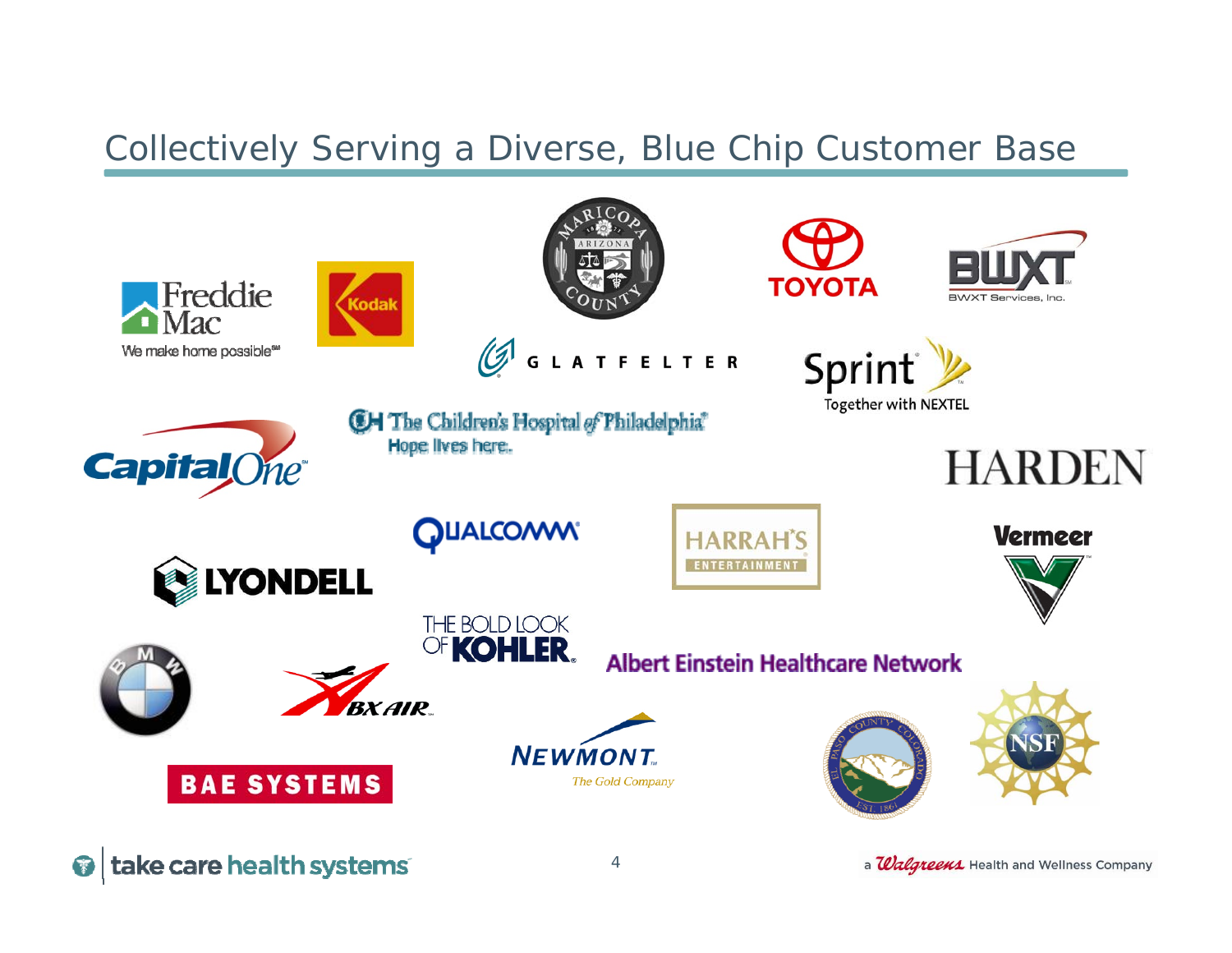# **Take Care Health Clinics**

- $\bullet$ Professional, Private Clinics
- •Nurse Practitioner run
- •Adjacent to the Pharmacy
- •Price Transparency
- • Open 7 days – No Appointments
- •Streamlined Technology
- • 100% Electronic Health Record– All Clinics are Connected
- • 100% Electronic Claims and Back-end Billing
- •E-Prescribing Capabilities
- • Collaboration with Medical Community





a *Walgreems* Health and Wellness Company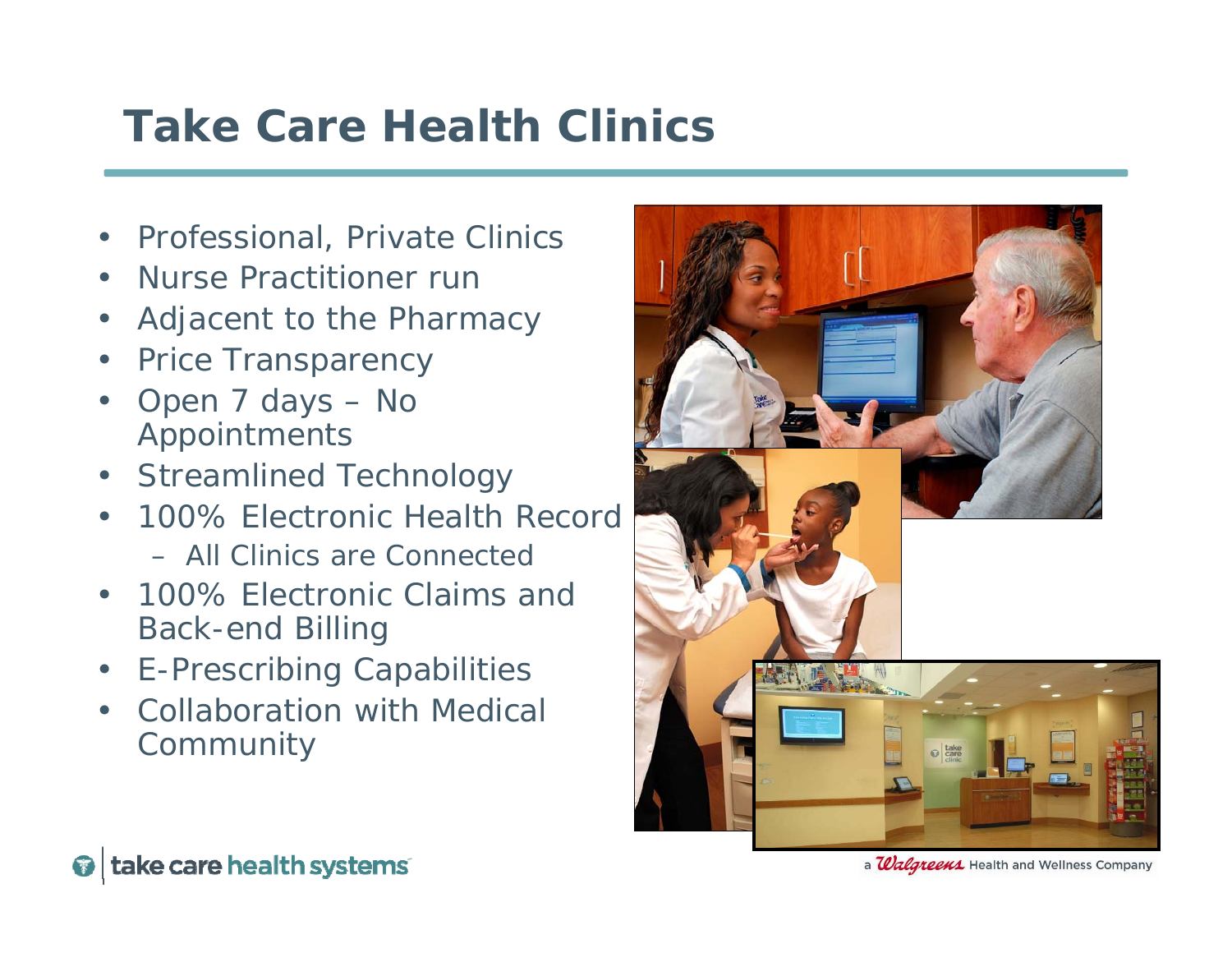### Our Services

#### Respiratory Illnesses

• Examples: Bronchitis, common colds, coughs, ear infections, flu, laryngitis, nebulizer treatments

#### Common Treatments

 $\bullet$  Examples: Bladder infections, diarrhea, nausea and vomiting, early Lyme disease, fever, head lice, infected cuticles, pink eye

#### **Minor Injuries and Lacerations**

•Abrasions, minor burns, splinters, sprains/strains, staple/suture removal

#### Vaccinations

•Large offerings include flu, pneumonia, Zostavax, HPV

#### Back to School Physicals and Health Assessments

### **Hypertension Diagnosis**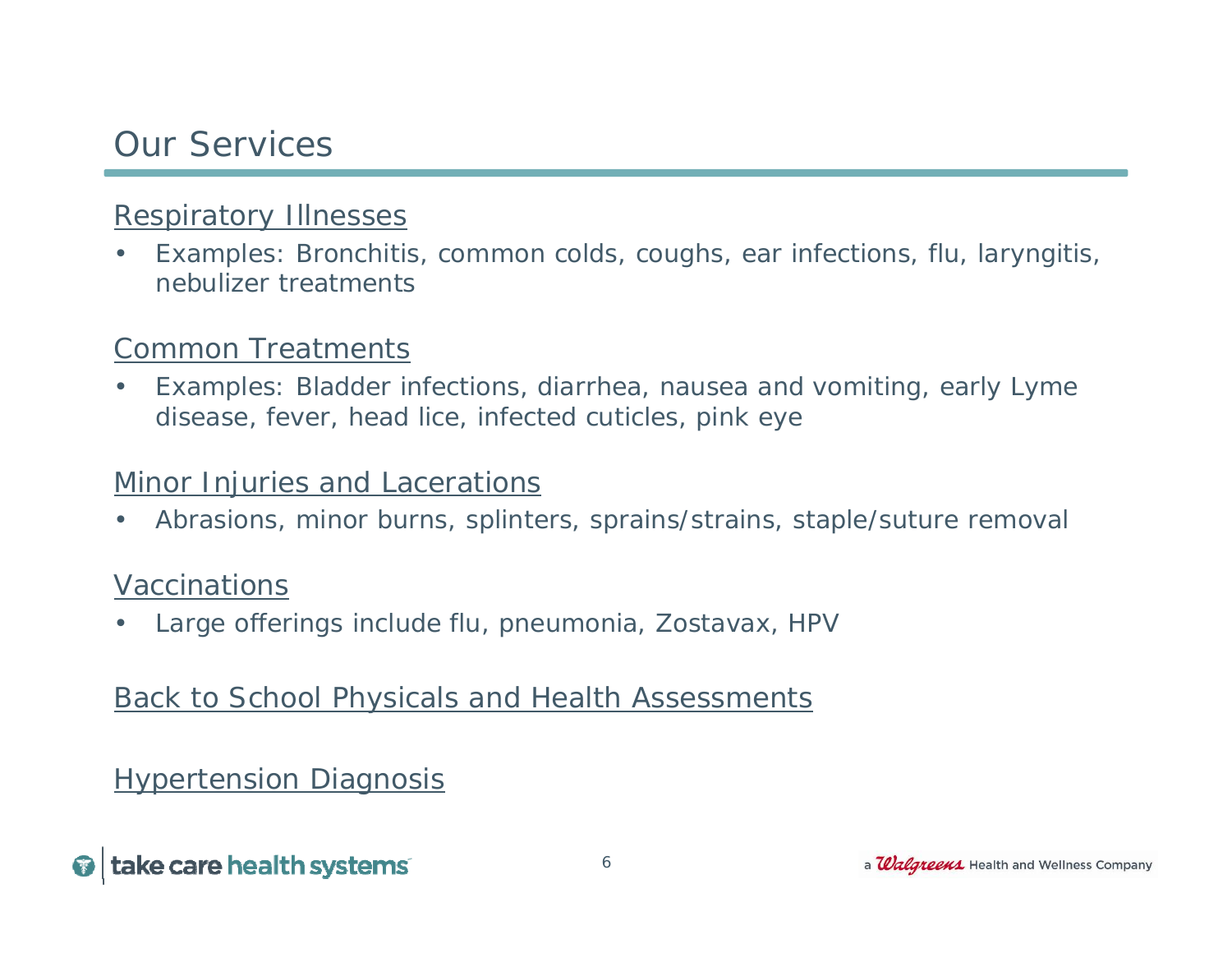### Our Internal Quality Review

10-20% of Nurse Practitioner (NP) records reviewed by a supervising Collaborating Physician on a monthly basis

Physician available by phone for consultation—follow-up with nurse practitioner if care not appropriate—CSG grand rounds

100% electronic review—Collaborating Physician receives medical charts for review electronically and Web-based

Regional Medical Director reviews problem cases

Standards include use of evidence-based medicine guidelines; appropriate prescribing of antibiotics; preferred use of generic medicines when available Adherence to standards affects performance review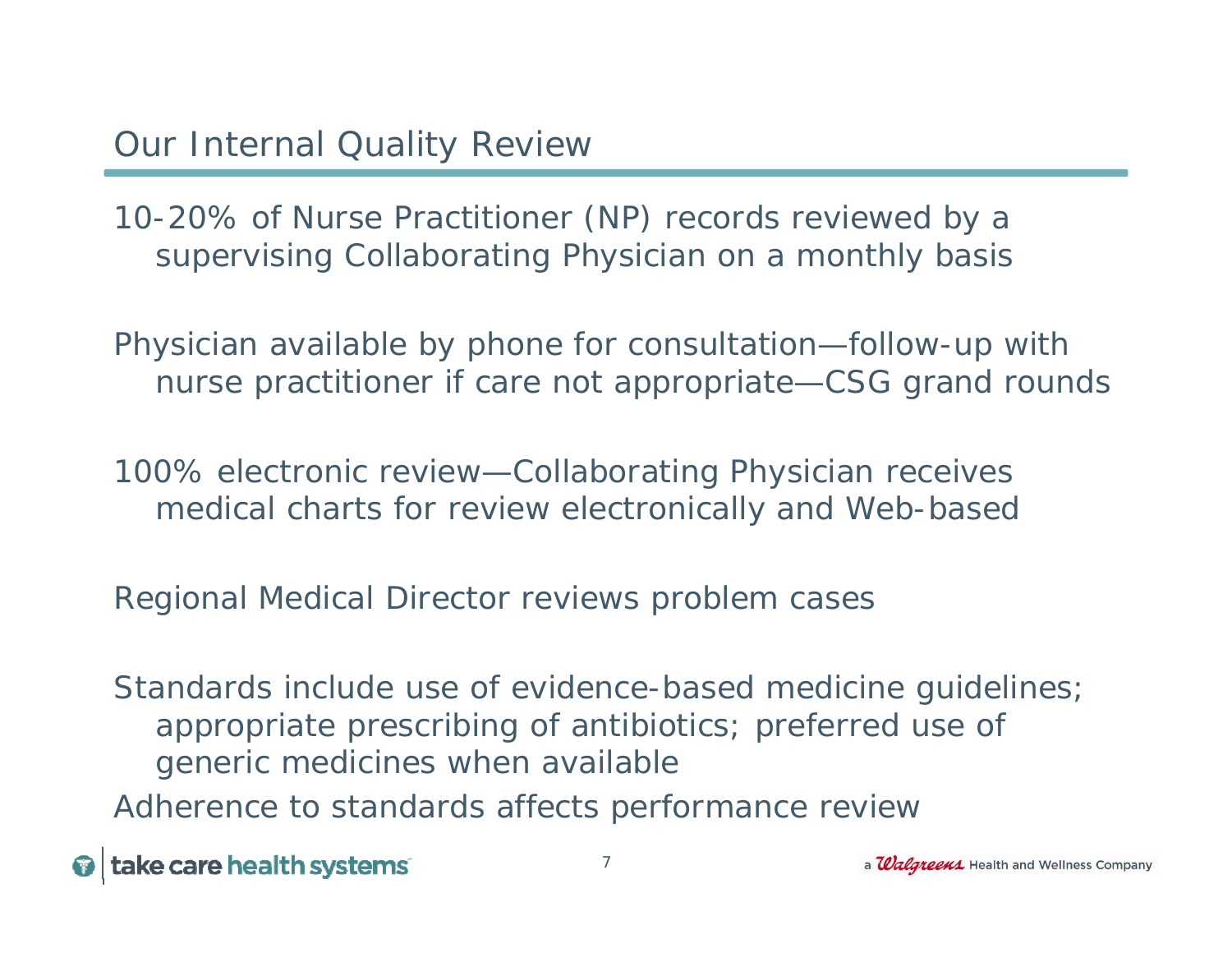## Outside Quality Review

- Peer-reviewed published studies show the quality of care for three common conditions (sore throat, ear infections, urinary tract infections)
	- Is equal to care received in private doctor's office or urgent care setting; better than that in an ER
	- Costs less than private doctor's office or urgent care, by about 1/3
	- Does not disrupt the patient-physician relationship, if one exists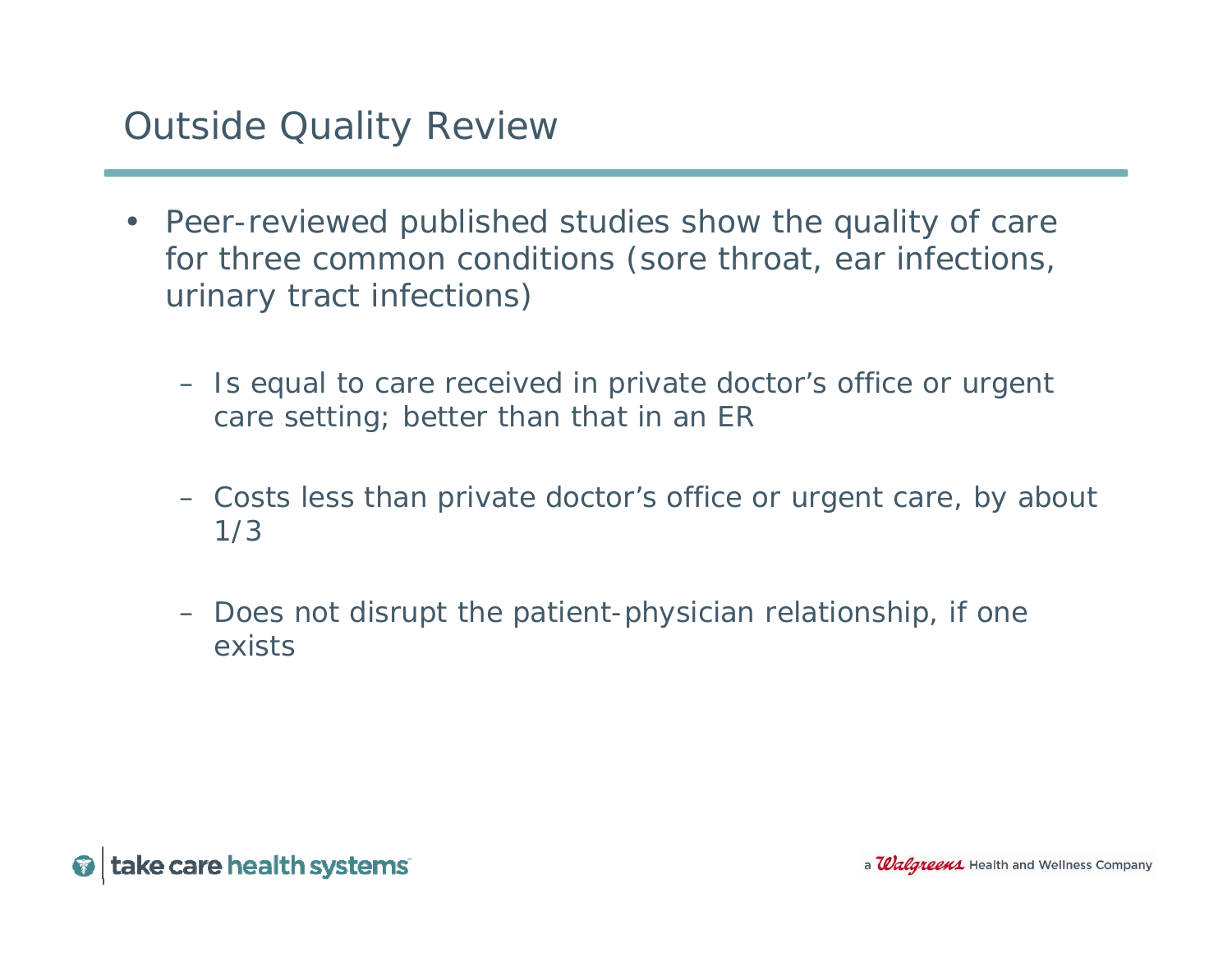#### The Vision: A Medical Home (or Medical Home Extension) with Thousands of Points of Care and a Data Set that Follows the Patient



- Patient diagnosed with asthma at the onsite clinic.
	- Spends a restless night and wakes up on Sunday with some wheezing.



- Patient with asthma visits Take Care at the local Walgreens.
	- NP, with clinical data available, asks about asthma control.
	- NP checks RxHub or Google Health (Walgreens is a Google partner). Sees no dispenses for a steroid inhaler. Prescribes a steroid inhaler. Also notes BP is high at 155/95. Encourages visit to doctor at on-site clinic when patient returns home.



- Patient visits doctor at onsite clinic, who reinforces importance of steroid inhaler use.
	- Data warehouse identifies patient as having metabolic syndrome, given the high BP and other signs.
	- Physician at onsite clinic confirms high BP, starts medication and orders FLP and FBS.

**These encounters with Take Care Health Systems have delivered evidence-based care in a highly convenient, cost-effective manner. Nothing like this exists in American healthcare today.**